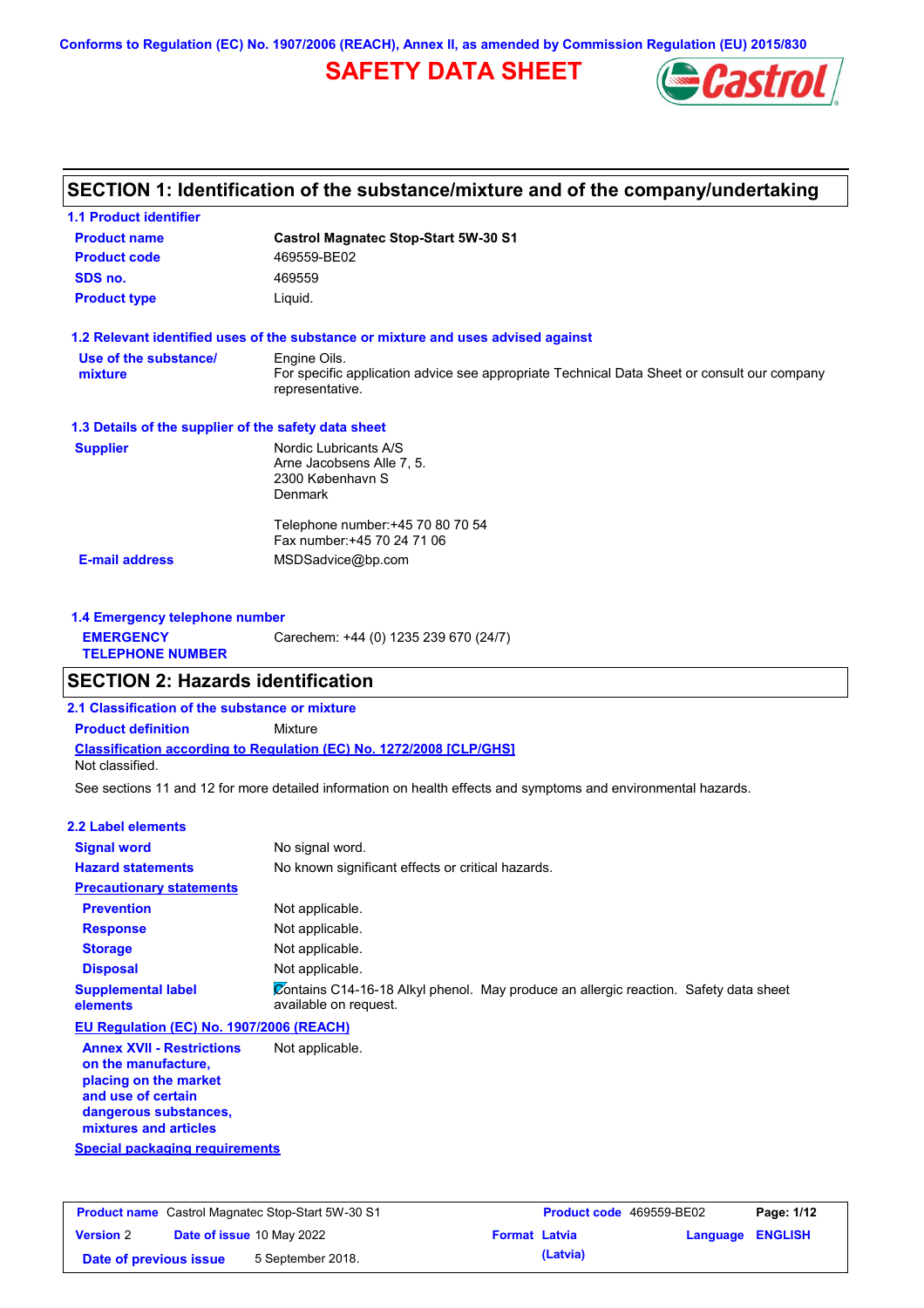# **SECTION 2: Hazards identification**

| <b>Containers to be fitted</b><br>with child-resistant<br>fastenings                                                     | Not applicable.                                                                                                                                                                                                          |
|--------------------------------------------------------------------------------------------------------------------------|--------------------------------------------------------------------------------------------------------------------------------------------------------------------------------------------------------------------------|
| <b>Tactile warning of danger</b>                                                                                         | Not applicable.                                                                                                                                                                                                          |
| 2.3 Other hazards                                                                                                        |                                                                                                                                                                                                                          |
| <b>Results of PBT and vPvB</b><br>assessment                                                                             | Product does not meet the criteria for PBT or vPvB according to Regulation (EC) No. 1907/2006,<br>Annex XIII.                                                                                                            |
| <b>Product meets the criteria</b><br>for PBT or vPvB according<br>to Regulation (EC) No.<br><b>1907/2006, Annex XIII</b> | This mixture does not contain any substances that are assessed to be a PBT or a vPvB.                                                                                                                                    |
| Other hazards which do<br>not result in classification                                                                   | Defatting to the skin.<br>USED ENGINE OILS<br>Used engine oil may contain hazardous components which have the potential to cause skin<br>cancer.<br>See Toxicological Information, section 11 of this Safety Data Sheet. |

**SECTION 3: Composition/information on ingredients**

### **3.2 Mixtures**

Mixture **Product definition**

| $H$ ighly refined base oil (IP 346 DMSO extract < 3%). Proprietary performance additives. |                                                                                                |           |                                               |             |
|-------------------------------------------------------------------------------------------|------------------------------------------------------------------------------------------------|-----------|-----------------------------------------------|-------------|
| <b>Product/ingredient</b><br>name                                                         | <b>Identifiers</b>                                                                             | %         | <b>Regulation (EC) No.</b><br>1272/2008 [CLP] | <b>Type</b> |
| Lubricating oils (petroleum), C20-50,<br>hydrotreated neutral oil-based                   | REACH #: 01-2119474889-13 ≥25 - ≤50<br>EC: 276-738-4<br>CAS: 72623-87-1<br>Index: 649-483-00-5 |           | Not classified.                               | $[2]$       |
| Lubricating oils (petroleum), C20-50,<br>hydrotreated neutral oil-based                   | REACH #: 01-2119474889-13<br>EC: 276-738-4<br>CAS: 72623-87-1<br>Index: 649-483-00-5           | ≥25 - ≤50 | Asp. Tox. 1, H304                             | [1] [2]     |
| Benzoic acid, 2-hydroxy-, mono-<br>C>13-alkyl derivs., calcium salts (2:1)                | EC: 281-018-8<br>CAS: 83846-43-9                                                               | $\leq$ 3  | Not classified.                               | $[2]$       |
| Lubricating oils (petroleum), C24-50,<br>solvent-extd., dewaxed, hydrogenated             | REACH #: 01-2119489969-06<br>EC: 309-877-7<br>CAS: 101316-72-7<br>Index: 649-530-00-X          | ≤3        | Not classified.                               | $[2]$       |
| Distillates (petroleum), solvent-<br>dewaxed heavy paraffinic                             | REACH #: 01-2119471299-27 ≤3<br>$EC: 265-169-7$<br>CAS: 64742-65-0<br>Index: 649-474-00-6      |           | Not classified.                               | $[2]$       |
| Distillates (petroleum), hydrotreated<br>heavy paraffinic                                 | REACH #: 01-2119484627-25<br>EC: 265-157-1<br>CAS: 64742-54-7<br>Index: 649-467-00-8           | -≤3       | Not classified.                               | $[2]$       |
| C14-16-18 Alkyl phenol                                                                    | REACH #: 01-2119498288-19                                                                      | ≤0.3      | Skin Sens. 1B, H317<br>STOT RE 2, H373        | $[1]$       |

**See Section 16 for the full text of the H statements declared above.**

## Type

[1] Substance classified with a health or environmental hazard

[2] Substance with a workplace exposure limit

[3] Substance meets the criteria for PBT according to Regulation (EC) No. 1907/2006, Annex XIII

[4] Substance meets the criteria for vPvB according to Regulation (EC) No. 1907/2006, Annex XIII

[5] Substance of equivalent concern

[6] Additional disclosure due to company policy

Occupational exposure limits, if available, are listed in Section 8.

| <b>Product name</b> Castrol Magnatec Stop-Start 5W-30 S1 |  |                                  | Product code 469559-BE02 |          | Page: 2/12              |  |
|----------------------------------------------------------|--|----------------------------------|--------------------------|----------|-------------------------|--|
| <b>Version 2</b>                                         |  | <b>Date of issue 10 May 2022</b> | <b>Format Latvia</b>     |          | <b>Language ENGLISH</b> |  |
| Date of previous issue                                   |  | 5 September 2018.                |                          | (Latvia) |                         |  |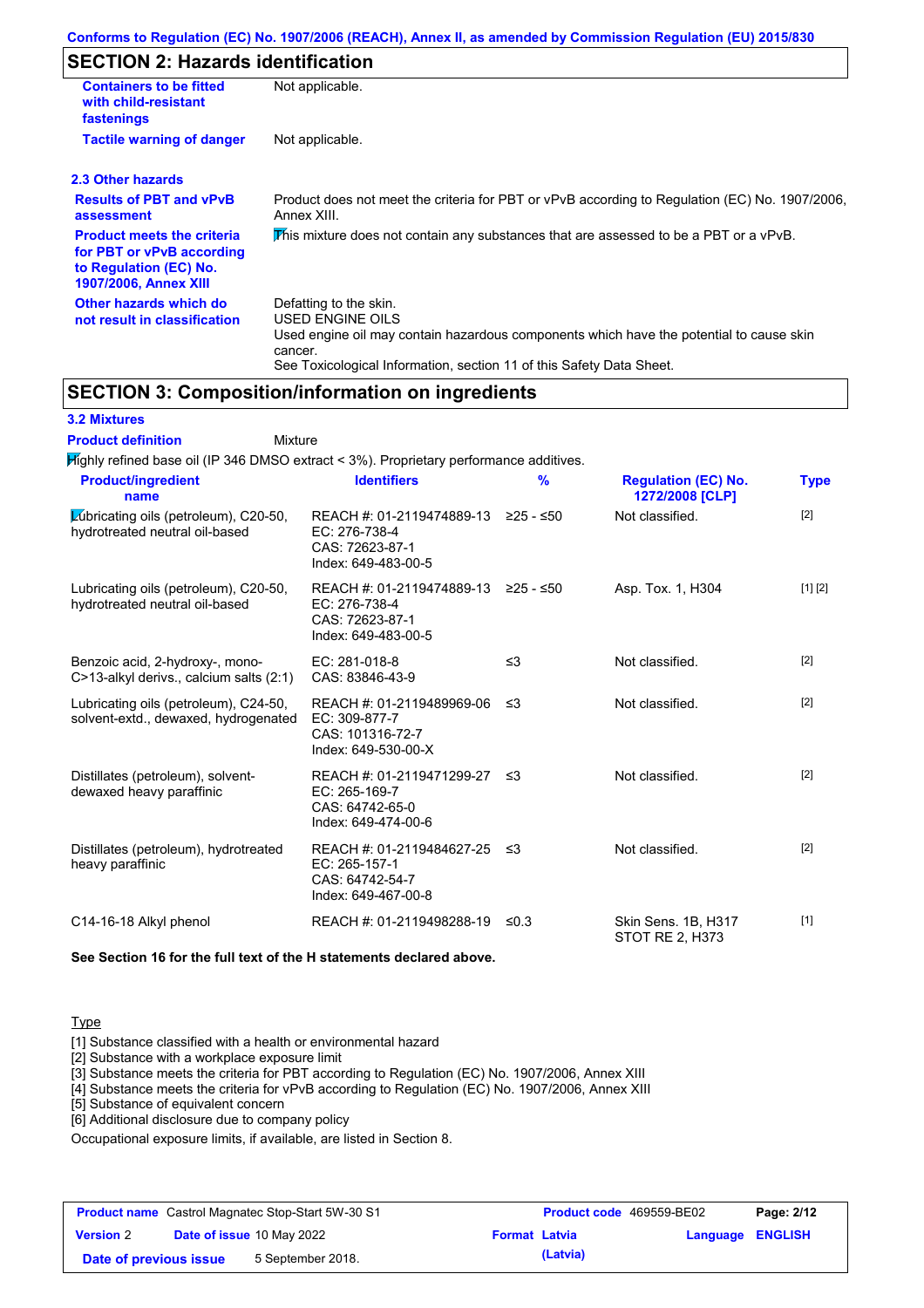## **SECTION 4: First aid measures**

| <b>4.1 Description of first aid measures</b> |                                                                                                                                                                                                                                                              |
|----------------------------------------------|--------------------------------------------------------------------------------------------------------------------------------------------------------------------------------------------------------------------------------------------------------------|
| <b>Eye contact</b>                           | In case of contact, immediately flush eyes with plenty of water for at least 15 minutes. Eyelids<br>should be held away from the eyeball to ensure thorough rinsing. Check for and remove any<br>contact lenses. Get medical attention.                      |
| <b>Skin contact</b>                          | Wash skin thoroughly with soap and water or use recognised skin cleanser. Remove<br>contaminated clothing and shoes. Wash clothing before reuse. Clean shoes thoroughly before<br>reuse. Get medical attention if irritation develops.                       |
| <b>Inhalation</b>                            | $\mathbf F$ inhaled, remove to fresh air. In case of inhalation of decomposition products in a fire,<br>symptoms may be delayed. The exposed person may need to be kept under medical<br>surveillance for 48 hours. Get medical attention if symptoms occur. |
| <b>Ingestion</b>                             | Do not induce vomiting unless directed to do so by medical personnel. Get medical attention if<br>symptoms occur.                                                                                                                                            |
| <b>Protection of first-aiders</b>            | No action shall be taken involving any personal risk or without suitable training.                                                                                                                                                                           |

### **4.2 Most important symptoms and effects, both acute and delayed**

See Section 11 for more detailed information on health effects and symptoms.

| <b>Potential acute health effects</b> |                                                                                                                            |
|---------------------------------------|----------------------------------------------------------------------------------------------------------------------------|
| <b>Inhalation</b>                     | <b>Exposure to decomposition products may cause a health hazard. Serious effects may be</b><br>delayed following exposure. |
| <b>Ingestion</b>                      | No known significant effects or critical hazards.                                                                          |
| <b>Skin contact</b>                   | Defatting to the skin. May cause skin dryness and irritation.                                                              |
| Eye contact                           | No known significant effects or critical hazards.                                                                          |
|                                       | Delayed and immediate effects as well as chronic effects from short and long-term exposure                                 |
| <b>Inhalation</b>                     | Overexposure to the inhalation of airborne droplets or aerosols may cause irritation of the<br>respiratory tract.          |
| <b>Ingestion</b>                      | Ingestion of large quantities may cause nausea and diarrhoea.                                                              |
| <b>Skin contact</b>                   | Prolonged or repeated contact can defat the skin and lead to irritation and/or dermatitis.                                 |
| Eye contact                           | Potential risk of transient stinging or redness if accidental eye contact occurs.                                          |

#### **4.3 Indication of any immediate medical attention and special treatment needed**

Notes to physician **Treatment should in general be symptomatic and directed to relieving any effects.** In case of inhalation of decomposition products in a fire, symptoms may be delayed. The exposed person may need to be kept under medical surveillance for 48 hours.

## **SECTION 5: Firefighting measures**

| 5.1 Extinguishing media                                   |                                                                                                                                                                                                                                                                                                                                                                   |
|-----------------------------------------------------------|-------------------------------------------------------------------------------------------------------------------------------------------------------------------------------------------------------------------------------------------------------------------------------------------------------------------------------------------------------------------|
| <b>Suitable extinguishing</b><br>media                    | In case of fire, use foam, dry chemical or carbon dioxide extinguisher or spray.                                                                                                                                                                                                                                                                                  |
| <b>Unsuitable extinguishing</b><br>media                  | Do not use water jet. The use of a water jet may cause the fire to spread by splashing the<br>burning product.                                                                                                                                                                                                                                                    |
| 5.2 Special hazards arising from the substance or mixture |                                                                                                                                                                                                                                                                                                                                                                   |
| <b>Hazards from the</b><br>substance or mixture           | In a fire or if heated, a pressure increase will occur and the container may burst.                                                                                                                                                                                                                                                                               |
| <b>Hazardous combustion</b><br>products                   | Combustion products may include the following:<br>carbon oxides (CO, CO <sub>2</sub> ) (carbon monoxide, carbon dioxide)<br>metal oxide/oxides<br>nitrogen oxides (NO, NO <sub>2</sub> etc.)                                                                                                                                                                      |
| 5.3 Advice for firefighters                               |                                                                                                                                                                                                                                                                                                                                                                   |
| <b>Special precautions for</b><br>fire-fighters           | No action shall be taken involving any personal risk or without suitable training. Promptly<br>isolate the scene by removing all persons from the vicinity of the incident if there is a fire.                                                                                                                                                                    |
| <b>Special protective</b><br>equipment for fire-fighters  | Fire-fighters should wear appropriate protective equipment and self-contained breathing<br>apparatus (SCBA) with a full face-piece operated in positive pressure mode. Clothing for fire-<br>fighters (including helmets, protective boots and gloves) conforming to European standard EN<br>469 will provide a basic level of protection for chemical incidents. |

| <b>Product name</b> Castrol Magnatec Stop-Start 5W-30 S1 |  | <b>Product code</b> 469559-BE02  |                      | Page: 3/12 |                         |  |
|----------------------------------------------------------|--|----------------------------------|----------------------|------------|-------------------------|--|
| <b>Version 2</b>                                         |  | <b>Date of issue 10 May 2022</b> | <b>Format Latvia</b> |            | <b>Language ENGLISH</b> |  |
| Date of previous issue                                   |  | 5 September 2018.                |                      | (Latvia)   |                         |  |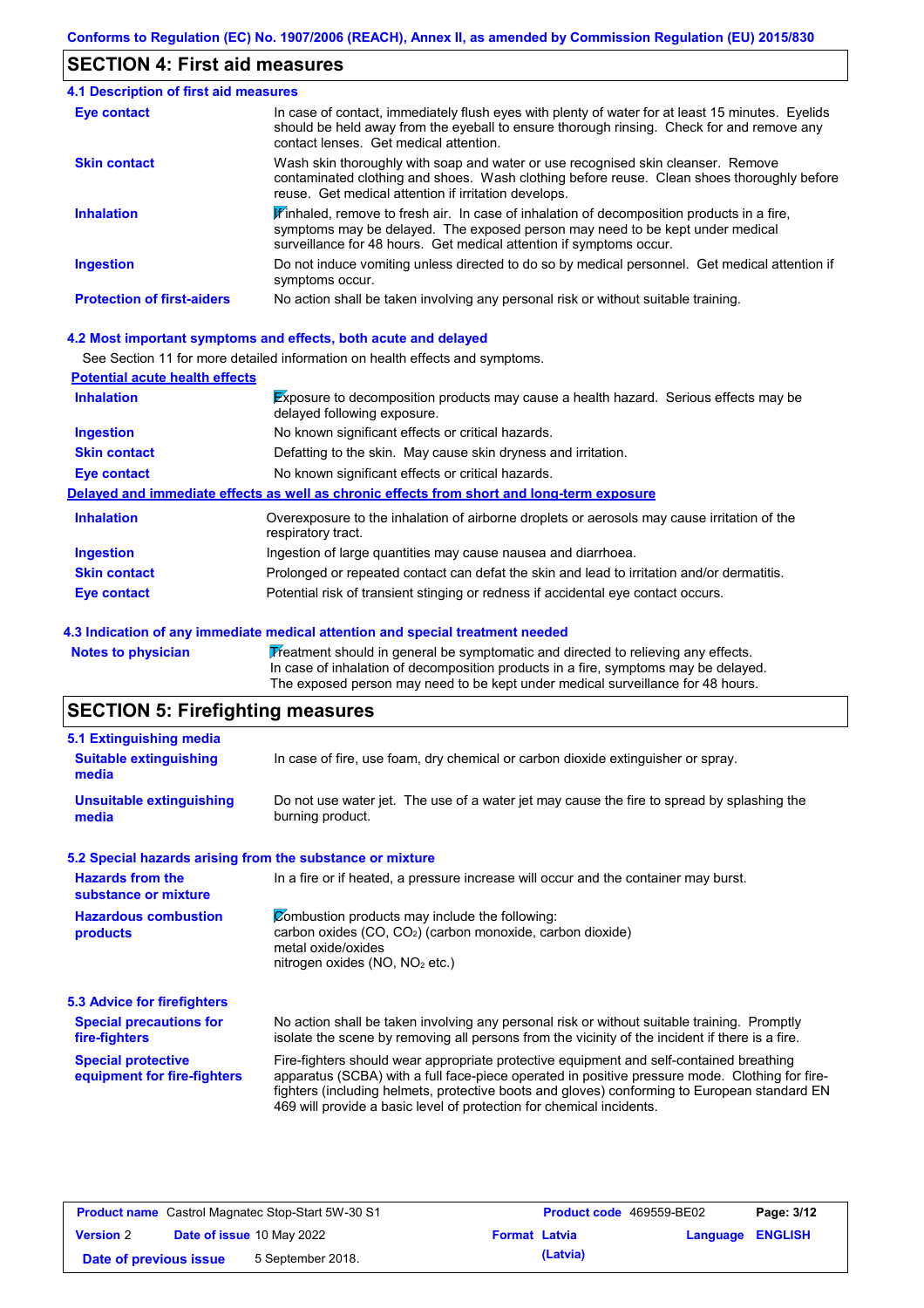# **SECTION 6: Accidental release measures**

|                                                          | 6.1 Personal precautions, protective equipment and emergency procedures                                                                                                                                                                                                                                                                                                                        |
|----------------------------------------------------------|------------------------------------------------------------------------------------------------------------------------------------------------------------------------------------------------------------------------------------------------------------------------------------------------------------------------------------------------------------------------------------------------|
| For non-emergency<br>personnel                           | No action shall be taken involving any personal risk or without suitable training. Evacuate<br>surrounding areas. Keep unnecessary and unprotected personnel from entering. Do not touch<br>or walk through spilt material. Floors may be slippery; use care to avoid falling. Put on<br>appropriate personal protective equipment.                                                            |
| For emergency responders                                 | If specialised clothing is required to deal with the spillage, take note of any information in<br>Section 8 on suitable and unsuitable materials. See also the information in "For non-<br>emergency personnel".                                                                                                                                                                               |
| <b>6.2 Environmental</b><br>precautions                  | Avoid dispersal of spilt material and runoff and contact with soil, waterways, drains and sewers.<br>Inform the relevant authorities if the product has caused environmental pollution (sewers,<br>waterways, soil or air).                                                                                                                                                                    |
| 6.3 Methods and material for containment and cleaning up |                                                                                                                                                                                                                                                                                                                                                                                                |
| <b>Small spill</b>                                       | Stop leak if without risk. Move containers from spill area. Absorb with an inert material and<br>place in an appropriate waste disposal container. Dispose of via a licensed waste disposal<br>contractor.                                                                                                                                                                                     |
| <b>Large spill</b>                                       | Stop leak if without risk. Move containers from spill area. Prevent entry into sewers, water<br>courses, basements or confined areas. Contain and collect spillage with non-combustible,<br>absorbent material e.g. sand, earth, vermiculite or diatomaceous earth and place in container<br>for disposal according to local regulations. Dispose of via a licensed waste disposal contractor. |
| 6.4 Reference to other<br><b>sections</b>                | See Section 1 for emergency contact information.<br>See Section 5 for firefighting measures.<br>See Section 8 for information on appropriate personal protective equipment.<br>See Section 12 for environmental precautions.<br>See Section 13 for additional waste treatment information.                                                                                                     |

# **SECTION 7: Handling and storage**

| 7.1 Precautions for safe handling                                                    |                                                                                                                                                                                                                                                                                                                                                                                                                                                                                          |
|--------------------------------------------------------------------------------------|------------------------------------------------------------------------------------------------------------------------------------------------------------------------------------------------------------------------------------------------------------------------------------------------------------------------------------------------------------------------------------------------------------------------------------------------------------------------------------------|
| <b>Protective measures</b>                                                           | Put on appropriate personal protective equipment.                                                                                                                                                                                                                                                                                                                                                                                                                                        |
| <b>Advice on general</b><br>occupational hygiene                                     | Eating, drinking and smoking should be prohibited in areas where this material is handled,<br>stored and processed. Wash thoroughly after handling. Remove contaminated clothing and<br>protective equipment before entering eating areas. See also Section 8 for additional<br>information on hygiene measures.                                                                                                                                                                         |
| <b>7.2 Conditions for safe</b><br>storage, including any<br><i>incompatibilities</i> | Store in accordance with local regulations. Store in a dry, cool and well-ventilated area, away<br>from incompatible materials (see Section 10). Keep away from heat and direct sunlight. Keep<br>container tightly closed and sealed until ready for use. Containers that have been opened must<br>be carefully resealed and kept upright to prevent leakage. Store and use only in equipment/<br>containers designed for use with this product. Do not store in unlabelled containers. |
| <b>Not suitable</b>                                                                  | Prolonged exposure to elevated temperature.                                                                                                                                                                                                                                                                                                                                                                                                                                              |
| 7.3 Specific end use(s)                                                              |                                                                                                                                                                                                                                                                                                                                                                                                                                                                                          |
| <b>Recommendations</b>                                                               | See section 1.2 and Exposure scenarios in annex, if applicable.                                                                                                                                                                                                                                                                                                                                                                                                                          |
|                                                                                      | <b>SECTION 8: Exposure controls/personal protection</b>                                                                                                                                                                                                                                                                                                                                                                                                                                  |

## **8.1 Control parameters**

 $\mathsf{I}$ 

| <b>Occupational exposure limits</b>                                           |                                                                              |
|-------------------------------------------------------------------------------|------------------------------------------------------------------------------|
| <b>Product/ingredient name</b>                                                | <b>Exposure limit values</b>                                                 |
| Lubricating oils (petroleum), C20-50, hydrotreated<br>neutral oil-based       | Ministers Cabinet Regulations Nr.325 - AER (Latvia).                         |
|                                                                               | TWA: 5 mg/m <sup>3</sup> 8 hours. Issued/Revised: 5/2007                     |
| Lubricating oils (petroleum), C20-50, hydrotreated<br>neutral oil-based       | Ministers Cabinet Regulations Nr.325 - AER (Latvia).                         |
|                                                                               | TWA: 5 mg/m <sup>3</sup> 8 hours. Issued/Revised: 5/2007                     |
| Benzoic acid, 2-hydroxy-, mono-C>13-alkyl derivs.,<br>calcium salts (2:1)     | Ministers Cabinet Regulations Nr.325 - AER (Latvia).                         |
|                                                                               | TWA: 2 mg/m <sup>3</sup> 8 hours. Issued/Revised: 5/2007 Form: abrasive dust |
| Lubricating oils (petroleum), C24-50, solvent-extd.,<br>dewaxed, hydrogenated | Ministers Cabinet Regulations Nr.325 - AER (Latvia).                         |
|                                                                               | TWA: 5 mg/m <sup>3</sup> 8 hours. Issued/Revised: 5/2007                     |
| <b>Product name</b> Castrol Magnatec Stop-Start 5W-30 S1                      | Product code 469559-BE02<br>Page: 4/12                                       |
| <b>Version 2</b><br><b>Date of issue 10 May 2022</b>                          | <b>Format Latvia</b><br><b>ENGLISH</b><br>Language                           |
| 5 September 2018.<br>Date of previous issue                                   | (Latvia)                                                                     |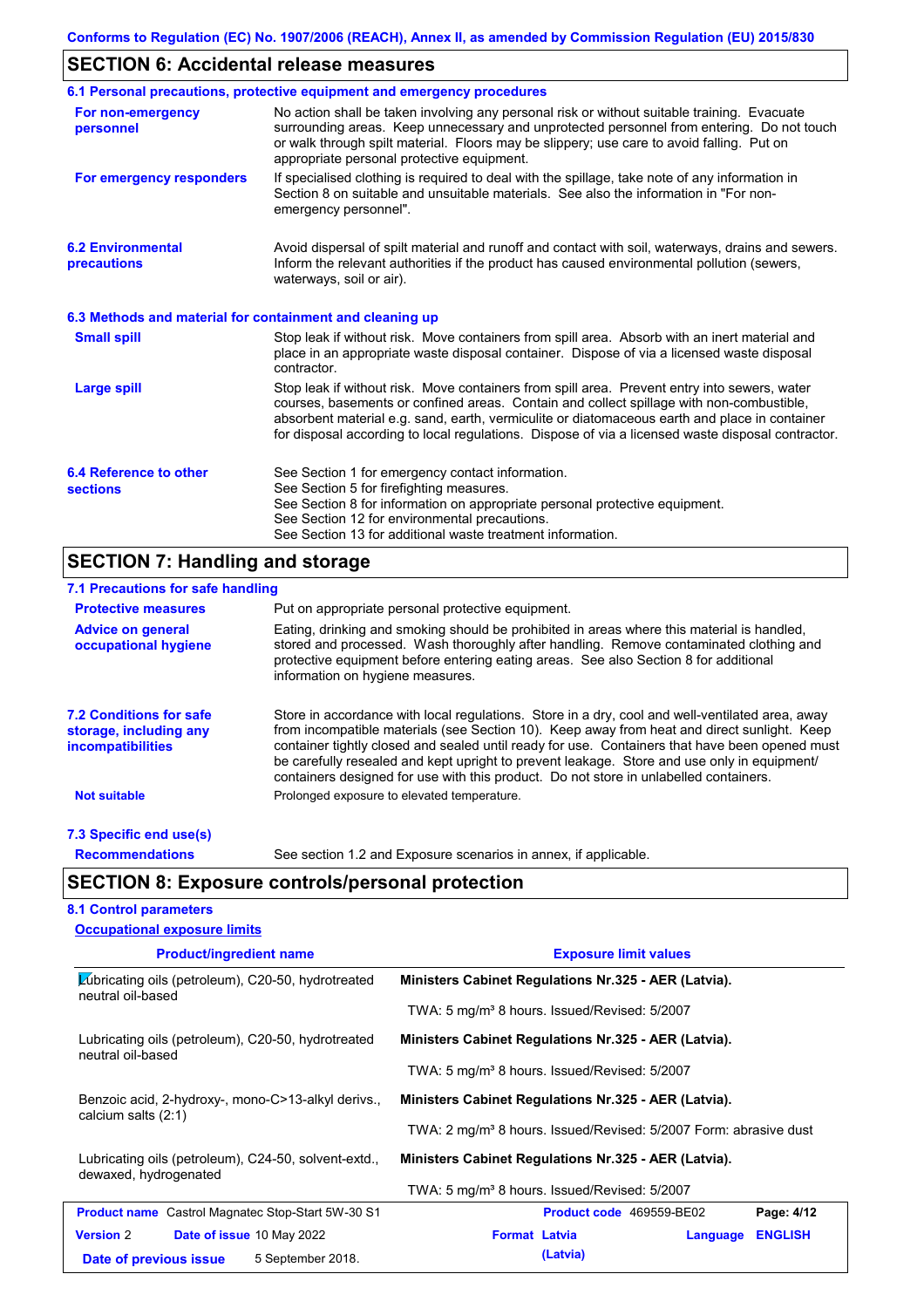# **SECTION 8: Exposure controls/personal protection**

| Distillates (petroleum), solvent-dewaxed heavy<br>paraffinic |                                                           | Ministers Cabinet Regulations Nr.325 - AER (Latvia).                                                                                                                                                                                                                                                                                                                                                                                                                                                                                                                                                                                                                                                                                                                                                                                                                                                                                                                                                                       |
|--------------------------------------------------------------|-----------------------------------------------------------|----------------------------------------------------------------------------------------------------------------------------------------------------------------------------------------------------------------------------------------------------------------------------------------------------------------------------------------------------------------------------------------------------------------------------------------------------------------------------------------------------------------------------------------------------------------------------------------------------------------------------------------------------------------------------------------------------------------------------------------------------------------------------------------------------------------------------------------------------------------------------------------------------------------------------------------------------------------------------------------------------------------------------|
|                                                              |                                                           | TWA: 5 mg/m <sup>3</sup> 8 hours. Issued/Revised: 5/2007                                                                                                                                                                                                                                                                                                                                                                                                                                                                                                                                                                                                                                                                                                                                                                                                                                                                                                                                                                   |
|                                                              |                                                           | Distillates (petroleum), hydrotreated heavy paraffinic Ministers Cabinet Regulations Nr.325 - AER (Latvia).<br>TWA: 5 mg/m <sup>3</sup> 8 hours. Issued/Revised: 5/2007                                                                                                                                                                                                                                                                                                                                                                                                                                                                                                                                                                                                                                                                                                                                                                                                                                                    |
| guidance only.                                               |                                                           | Whilst specific OELs for certain components may be shown in this section, other components may be present in any mist,<br>vapour or dust produced. Therefore, the specific OELs may not be applicable to the product as a whole and are provided for                                                                                                                                                                                                                                                                                                                                                                                                                                                                                                                                                                                                                                                                                                                                                                       |
| <b>Recommended monitoring</b><br>procedures                  |                                                           | If this product contains ingredients with exposure limits, personal, workplace atmosphere or<br>biological monitoring may be required to determine the effectiveness of the ventilation or other<br>control measures and/or the necessity to use respiratory protective equipment. Reference<br>should be made to monitoring standards, such as the following: European Standard EN 689<br>(Workplace atmospheres - Guidance for the assessment of exposure by inhalation to chemical<br>agents for comparison with limit values and measurement strategy) European Standard EN<br>14042 (Workplace atmospheres - Guide for the application and use of procedures for the<br>assessment of exposure to chemical and biological agents) European Standard EN 482<br>(Workplace atmospheres - General requirements for the performance of procedures for the<br>measurement of chemical agents) Reference to national guidance documents for methods for<br>the determination of hazardous substances will also be required. |
| <b>Derived No Effect Level</b>                               |                                                           |                                                                                                                                                                                                                                                                                                                                                                                                                                                                                                                                                                                                                                                                                                                                                                                                                                                                                                                                                                                                                            |
| No DNELs/DMELs available.                                    |                                                           |                                                                                                                                                                                                                                                                                                                                                                                                                                                                                                                                                                                                                                                                                                                                                                                                                                                                                                                                                                                                                            |
| <b>Predicted No Effect Concentration</b>                     |                                                           |                                                                                                                                                                                                                                                                                                                                                                                                                                                                                                                                                                                                                                                                                                                                                                                                                                                                                                                                                                                                                            |
| No PNECs available                                           |                                                           |                                                                                                                                                                                                                                                                                                                                                                                                                                                                                                                                                                                                                                                                                                                                                                                                                                                                                                                                                                                                                            |
| <b>8.2 Exposure controls</b>                                 |                                                           |                                                                                                                                                                                                                                                                                                                                                                                                                                                                                                                                                                                                                                                                                                                                                                                                                                                                                                                                                                                                                            |
| <b>Appropriate engineering</b><br><b>controls</b>            |                                                           | Provide exhaust ventilation or other engineering controls to keep the relevant airborne<br>concentrations below their respective occupational exposure limits.<br>All activities involving chemicals should be assessed for their risks to health, to ensure<br>exposures are adequately controlled. Personal protective equipment should only be considered<br>after other forms of control measures (e.g. engineering controls) have been suitably evaluated.<br>Personal protective equipment should conform to appropriate standards, be suitable for use, be<br>kept in good condition and properly maintained.<br>Your supplier of personal protective equipment should be consulted for advice on selection and<br>appropriate standards. For further information contact your national organisation for standards.<br>The final choice of protective equipment will depend upon a risk assessment. It is important to<br>ensure that all items of personal protective equipment are compatible.                    |
| <b>Individual protection measures</b>                        |                                                           |                                                                                                                                                                                                                                                                                                                                                                                                                                                                                                                                                                                                                                                                                                                                                                                                                                                                                                                                                                                                                            |
| <b>Hygiene measures</b>                                      |                                                           | Wash hands, forearms and face thoroughly after handling chemical products, before eating,<br>smoking and using the lavatory and at the end of the working period. Ensure that eyewash<br>stations and safety showers are close to the workstation location.                                                                                                                                                                                                                                                                                                                                                                                                                                                                                                                                                                                                                                                                                                                                                                |
| <b>Respiratory protection</b>                                | of the working conditions.                                | In case of insufficient ventilation, wear suitable respiratory equipment.<br>The correct choice of respiratory protection depends upon the chemicals being handled, the<br>conditions of work and use, and the condition of the respiratory equipment. Safety procedures<br>should be developed for each intended application. Respiratory protection equipment should<br>therefore be chosen in consultation with the supplier/manufacturer and with a full assessment                                                                                                                                                                                                                                                                                                                                                                                                                                                                                                                                                    |
| <b>Eye/face protection</b>                                   | Safety glasses with side shields.                         |                                                                                                                                                                                                                                                                                                                                                                                                                                                                                                                                                                                                                                                                                                                                                                                                                                                                                                                                                                                                                            |
| <b>Skin protection</b><br><b>Hand protection</b>             | <b>General Information:</b>                               |                                                                                                                                                                                                                                                                                                                                                                                                                                                                                                                                                                                                                                                                                                                                                                                                                                                                                                                                                                                                                            |
|                                                              |                                                           | Because specific work environments and material handling practices vary, safety procedures<br>should be developed for each intended application. The correct choice of protective gloves<br>depends upon the chemicals being handled, and the conditions of work and use. Most gloves<br>provide protection for only a limited time before they must be discarded and replaced (even the<br>best chemically resistant gloves will break down after repeated chemical exposures).                                                                                                                                                                                                                                                                                                                                                                                                                                                                                                                                           |
|                                                              |                                                           | Gloves should be chosen in consultation with the supplier / manufacturer and taking account of<br>a full assessment of the working conditions.                                                                                                                                                                                                                                                                                                                                                                                                                                                                                                                                                                                                                                                                                                                                                                                                                                                                             |
|                                                              | Recommended: Nitrile gloves.<br><b>Breakthrough time:</b> |                                                                                                                                                                                                                                                                                                                                                                                                                                                                                                                                                                                                                                                                                                                                                                                                                                                                                                                                                                                                                            |
|                                                              |                                                           | Breakthrough time data are generated by glove manufacturers under laboratory test conditions<br>and represent how long a glove can be expected to provide effective permeation resistance. It<br>is important when following breakthrough time recommendations that actual workplace                                                                                                                                                                                                                                                                                                                                                                                                                                                                                                                                                                                                                                                                                                                                       |
| Product name Castrol Magnatec Stop-Start 5W-30 S1            |                                                           | Product code 469559-BE02<br>Page: 5/12                                                                                                                                                                                                                                                                                                                                                                                                                                                                                                                                                                                                                                                                                                                                                                                                                                                                                                                                                                                     |

|                        | <b>Product name</b> Castrol Magnated Stop-Start 500-50 ST |                      |          | <b>Product code</b> 409009-DEUZ | Page: 5/14 |
|------------------------|-----------------------------------------------------------|----------------------|----------|---------------------------------|------------|
| <b>Version 2</b>       | <b>Date of issue 10 May 2022</b>                          | <b>Format Latvia</b> |          | Language ENGLISH                |            |
| Date of previous issue | 5 September 2018.                                         |                      | (Latvia) |                                 |            |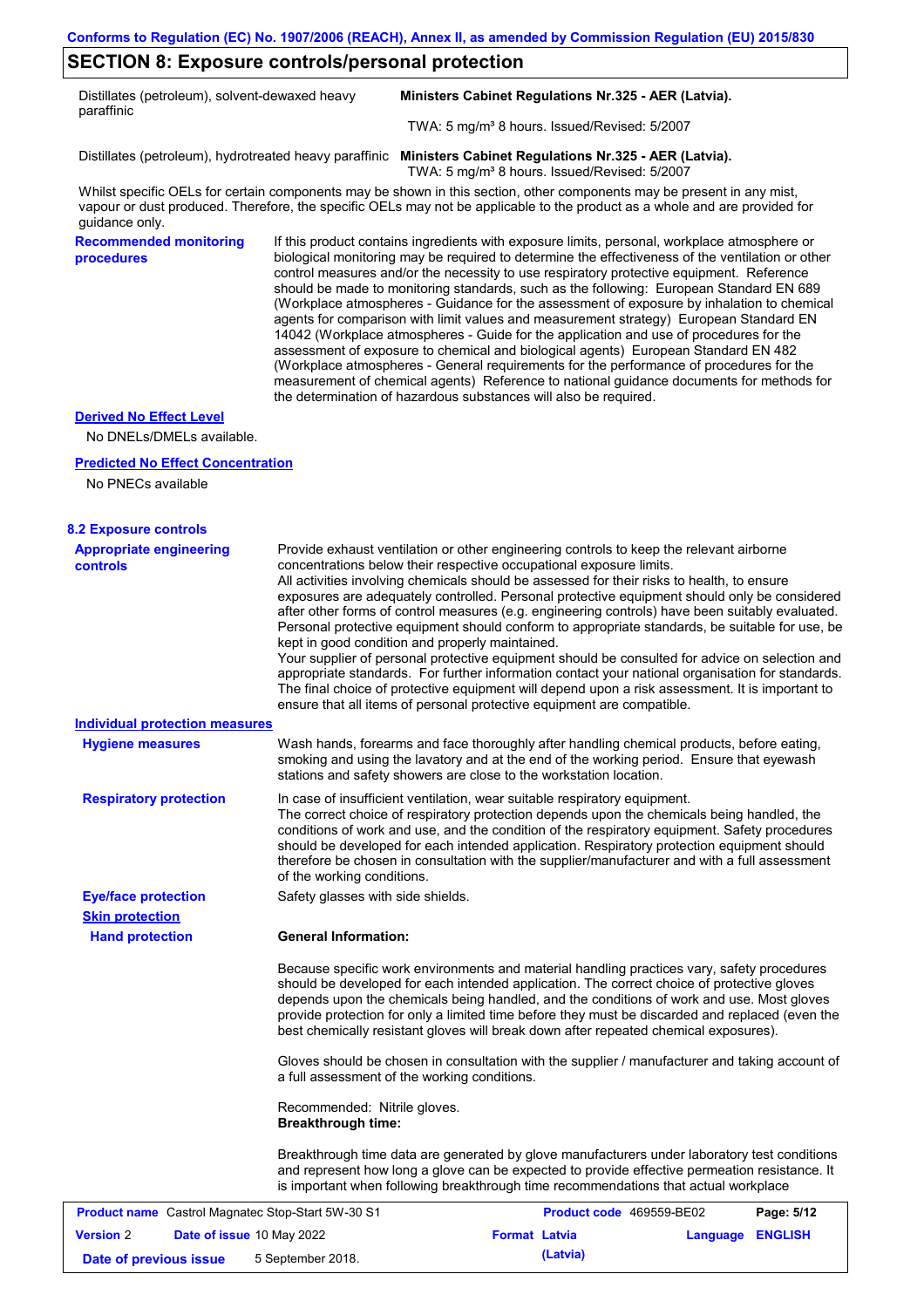# **SECTION 8: Exposure controls/personal protection**

conditions are taken into account. Always consult with your glove supplier for up-to-date technical information on breakthrough times for the recommended glove type. Our recommendations on the selection of gloves are as follows:

|                                           | Continuous contact:                                                                                                                                                                                                                                                                                                                                                                                                                                                                                                                                                                                                                                                                   |
|-------------------------------------------|---------------------------------------------------------------------------------------------------------------------------------------------------------------------------------------------------------------------------------------------------------------------------------------------------------------------------------------------------------------------------------------------------------------------------------------------------------------------------------------------------------------------------------------------------------------------------------------------------------------------------------------------------------------------------------------|
|                                           | Gloves with a minimum breakthrough time of 240 minutes, or >480 minutes if suitable gloves<br>can be obtained.<br>If suitable gloves are not available to offer that level of protection, gloves with shorter<br>breakthrough times may be acceptable as long as appropriate glove maintenance and<br>replacement regimes are determined and adhered to.                                                                                                                                                                                                                                                                                                                              |
|                                           | Short-term / splash protection:                                                                                                                                                                                                                                                                                                                                                                                                                                                                                                                                                                                                                                                       |
|                                           | Recommended breakthrough times as above.<br>It is recognised that for short-term, transient exposures, gloves with shorter breakthrough times<br>may commonly be used. Therefore, appropriate maintenance and replacement regimes must<br>be determined and rigorously followed.                                                                                                                                                                                                                                                                                                                                                                                                      |
|                                           | <b>Glove Thickness:</b>                                                                                                                                                                                                                                                                                                                                                                                                                                                                                                                                                                                                                                                               |
|                                           | For general applications, we recommend gloves with a thickness typically greater than 0.35 mm.                                                                                                                                                                                                                                                                                                                                                                                                                                                                                                                                                                                        |
|                                           | It should be emphasised that glove thickness is not necessarily a good predictor of glove<br>resistance to a specific chemical, as the permeation efficiency of the glove will be dependent<br>on the exact composition of the glove material. Therefore, glove selection should also be based<br>on consideration of the task requirements and knowledge of breakthrough times.<br>Glove thickness may also vary depending on the glove manufacturer, the glove type and the<br>glove model. Therefore, the manufacturers' technical data should always be taken into account<br>to ensure selection of the most appropriate glove for the task.                                     |
|                                           | Note: Depending on the activity being conducted, gloves of varying thickness may be required<br>for specific tasks. For example:                                                                                                                                                                                                                                                                                                                                                                                                                                                                                                                                                      |
|                                           | • Thinner gloves (down to 0.1 mm or less) may be required where a high degree of manual<br>dexterity is needed. However, these gloves are only likely to give short duration protection and<br>would normally be just for single use applications, then disposed of.                                                                                                                                                                                                                                                                                                                                                                                                                  |
|                                           | • Thicker gloves (up to 3 mm or more) may be required where there is a mechanical (as well<br>as a chemical) risk i.e. where there is abrasion or puncture potential.                                                                                                                                                                                                                                                                                                                                                                                                                                                                                                                 |
| <b>Skin and body</b>                      | Use of protective clothing is good industrial practice.<br>Personal protective equipment for the body should be selected based on the task being<br>performed and the risks involved and should be approved by a specialist before handling this<br>product.<br>Cotton or polyester/cotton overalls will only provide protection against light superficial<br>contamination that will not soak through to the skin. Overalls should be laundered on a regular<br>basis. When the risk of skin exposure is high (e.g. when cleaning up spillages or if there is a<br>risk of splashing) then chemical resistant aprons and/or impervious chemical suits and boots<br>will be required. |
| <b>Refer to standards:</b>                | Respiratory protection: EN 529<br>Gloves: EN 420, EN 374<br>Eye protection: EN 166<br>Filtering half-mask: EN 149<br>Filtering half-mask with valve: EN 405<br>Half-mask: EN 140 plus filter<br>Full-face mask: EN 136 plus filter<br>Particulate filters: EN 143<br>Gas/combined filters: EN 14387                                                                                                                                                                                                                                                                                                                                                                                   |
| <b>Environmental exposure</b><br>controls | Emissions from ventilation or work process equipment should be checked to ensure they<br>comply with the requirements of environmental protection legislation. In some cases, fume<br>scrubbers, filters or engineering modifications to the process equipment will be necessary to<br>reduce emissions to acceptable levels.                                                                                                                                                                                                                                                                                                                                                         |

|                        | <b>Product name</b> Castrol Magnatec Stop-Start 5W-30 S1 |                      | Product code 469559-BE02 |                         | Page: 6/12 |
|------------------------|----------------------------------------------------------|----------------------|--------------------------|-------------------------|------------|
| <b>Version 2</b>       | <b>Date of issue 10 May 2022</b>                         | <b>Format Latvia</b> |                          | <b>Language ENGLISH</b> |            |
| Date of previous issue | 5 September 2018.                                        |                      | (Latvia)                 |                         |            |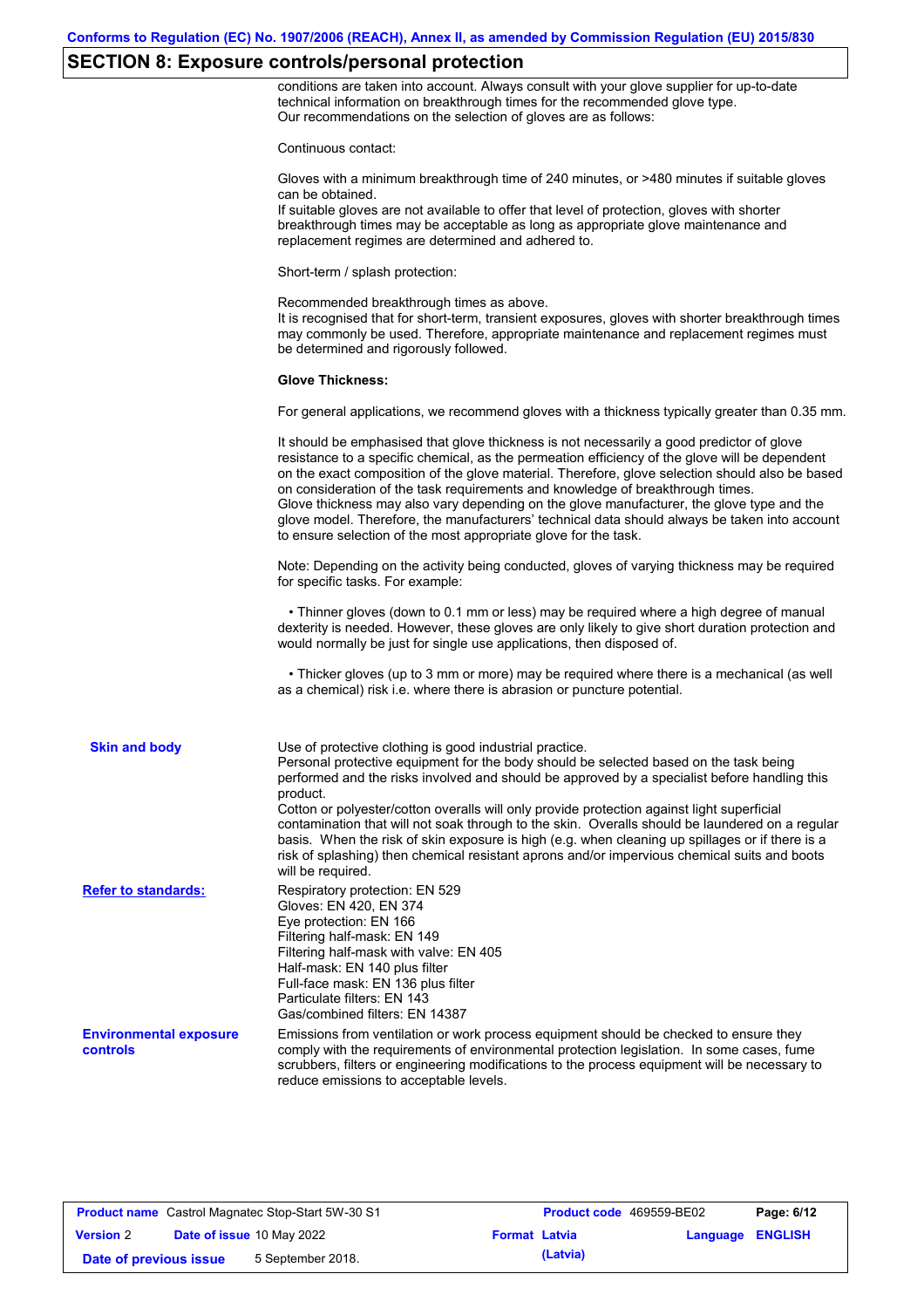## **SECTION 9: Physical and chemical properties**

The conditions of measurement of all properties are at standard temperature and pressure unless otherwise indicated.

### **9.1 Information on basic physical and chemical properties**

| <b>Appearance</b>                               |                                              |
|-------------------------------------------------|----------------------------------------------|
| <b>Physical state</b>                           | Liquid.                                      |
| <b>Colour</b>                                   | Amber. [Light]                               |
| <b>Odour</b>                                    | Not available.                               |
| <b>Odour threshold</b>                          | Not available.                               |
| pH                                              | Mot applicable.                              |
| <b>Melting point/freezing point</b>             | Not available.                               |
| Initial boiling point and boiling<br>range      | Not available.                               |
| <b>Pour point</b>                               | -46 $^{\circ}$ C                             |
| <b>Flash point</b>                              | Closed cup: 209°C (408.2°F) [Pensky-Martens] |
| <b>Evaporation rate</b>                         | Not available.                               |
| <b>Flammability (solid, gas)</b>                | Not available.                               |
| Upper/lower flammability or<br>explosive limits | Not available.                               |

**Vapour pressure**

**9.2 Other information**

No additional information.

Not available.

|                                                   |                                                                                                                                      | Vapour Pressure at 20°C |          |                    | Vapour pressure at 50°C |                |               |
|---------------------------------------------------|--------------------------------------------------------------------------------------------------------------------------------------|-------------------------|----------|--------------------|-------------------------|----------------|---------------|
|                                                   | <b>Ingredient name</b>                                                                                                               | mm Hg kPa               |          | <b>Method</b>      | mm<br>Hg                | kPa            | <b>Method</b> |
|                                                   | <b>L</b> úbricating oils<br>(petroleum), C20-50,<br>hydrotreated neutral oil-<br>based                                               | < 0.08                  | < 0.011  | <b>ASTM D 5191</b> |                         |                |               |
|                                                   | Lubricating oils<br>(petroleum), C20-50,<br>hydrotreated neutral oil-<br>based                                                       | <0.08                   | < 0.011  | <b>ASTM D 5191</b> |                         |                |               |
|                                                   | bis(nonylphenyl)amine                                                                                                                | < 0.01                  | < 0.0013 | EU A.4             | 0                       | $\overline{0}$ | EU A.4        |
|                                                   | Distillates (petroleum),<br>solvent-dewaxed<br>heavy paraffinic                                                                      | < 0.08                  | < 0.011  | <b>ASTM D 5191</b> |                         |                |               |
|                                                   | Distillates (petroleum),<br>hydrotreated heavy<br>paraffinic                                                                         | <0.08                   | < 0.011  | <b>ASTM D 5191</b> |                         |                |               |
| <b>Vapour density</b>                             | Not available.                                                                                                                       |                         |          |                    |                         |                |               |
| <b>Relative density</b>                           | Not available.                                                                                                                       |                         |          |                    |                         |                |               |
| <b>Density</b>                                    | <1000 kg/m <sup>3</sup> (<1 g/cm <sup>3</sup> ) at 15 <sup>°</sup> C                                                                 |                         |          |                    |                         |                |               |
| <b>Solubility(ies)</b>                            | insoluble in water.                                                                                                                  |                         |          |                    |                         |                |               |
| <b>Partition coefficient: n-octanol/</b><br>water | Not applicable.                                                                                                                      |                         |          |                    |                         |                |               |
| <b>Auto-ignition temperature</b>                  | <b>Ingredient name</b>                                                                                                               |                         | °C       | °F                 |                         | <b>Method</b>  |               |
|                                                   | bis(nonylphenyl)amine                                                                                                                |                         | 440      | 824                |                         | <b>EU A.15</b> |               |
| <b>Decomposition temperature</b>                  | Not available.                                                                                                                       |                         |          |                    |                         |                |               |
| <b>Viscosity</b>                                  | Kinematic: 59.9 mm <sup>2</sup> /s (59.9 cSt) at $40^{\circ}$ C<br>Kinematic: 10.3 mm <sup>2</sup> /s (10.3 cSt) at 100 $^{\circ}$ C |                         |          |                    |                         |                |               |
| <b>Explosive properties</b>                       | Not available.                                                                                                                       |                         |          |                    |                         |                |               |
| <b>Oxidising properties</b>                       | Not available.                                                                                                                       |                         |          |                    |                         |                |               |
| <b>Particle characteristics</b>                   |                                                                                                                                      |                         |          |                    |                         |                |               |
| <b>Median particle size</b>                       | Not applicable.                                                                                                                      |                         |          |                    |                         |                |               |

|                        | <b>Product name</b> Castrol Magnatec Stop-Start 5W-30 S1 |                      | <b>Product code</b> 469559-BE02 |                         | Page: 7/12 |
|------------------------|----------------------------------------------------------|----------------------|---------------------------------|-------------------------|------------|
| <b>Version 2</b>       | Date of issue 10 May 2022                                | <b>Format Latvia</b> |                                 | <b>Language ENGLISH</b> |            |
| Date of previous issue | 5 September 2018.                                        |                      | (Latvia)                        |                         |            |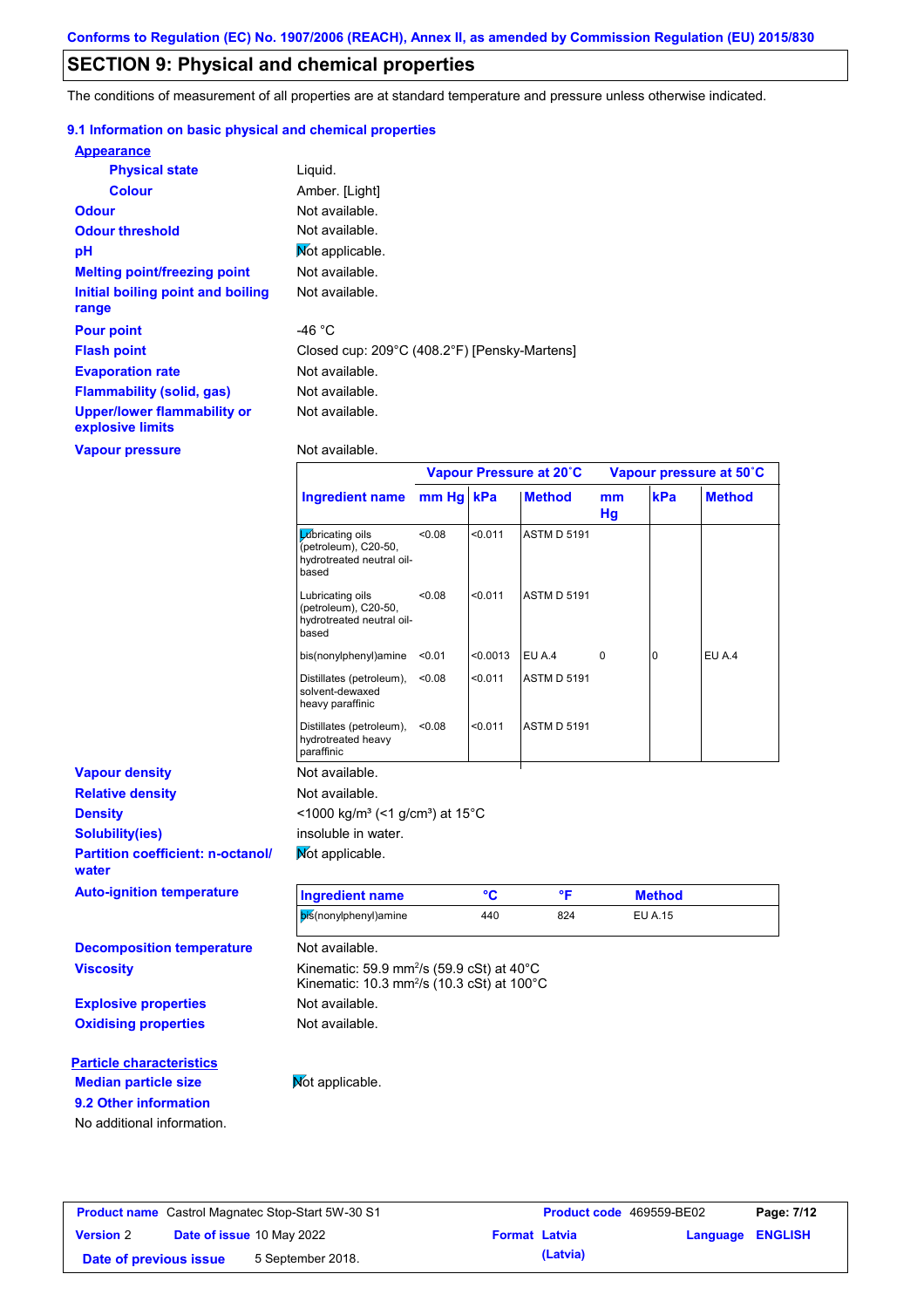| <b>SECTION 10: Stability and reactivity</b>     |                                                                                                                                                                         |
|-------------------------------------------------|-------------------------------------------------------------------------------------------------------------------------------------------------------------------------|
| <b>10.1 Reactivity</b>                          | No specific test data available for this product. Refer to Conditions to avoid and Incompatible<br>materials for additional information.                                |
| <b>10.2 Chemical stability</b>                  | The product is stable.                                                                                                                                                  |
| 10.3 Possibility of<br>hazardous reactions      | Under normal conditions of storage and use, hazardous reactions will not occur.<br>Under normal conditions of storage and use, hazardous polymerisation will not occur. |
| <b>10.4 Conditions to avoid</b>                 | Avoid all possible sources of ignition (spark or flame).                                                                                                                |
| 10.5 Incompatible materials                     | Reactive or incompatible with the following materials: oxidising materials.                                                                                             |
| <b>10.6 Hazardous</b><br>decomposition products | Under normal conditions of storage and use, hazardous decomposition products should not be<br>produced.                                                                 |
| <b>AMAMIALL JJ</b>                              |                                                                                                                                                                         |

## **SECTION 11: Toxicological information**

## **11.1 Information on toxicological effects**

|  | <b>Acute toxicity estimates</b> |
|--|---------------------------------|
|  |                                 |

 $\mathbf{r}$ 

| <b>Product/ingredient name</b>                                                             |                                                                                                                                                                                                                                                                                                                                                                                                                 | Oral (mg/<br>kg) | <b>Dermal</b><br>(mg/kg) | <b>Inhalation</b><br>(gases)<br>(ppm) | <b>Inhalation</b><br>(vapours)<br>(mg/l) | <b>Inhalation</b><br>(dusts)<br>and mists)<br>(mg/l) |  |
|--------------------------------------------------------------------------------------------|-----------------------------------------------------------------------------------------------------------------------------------------------------------------------------------------------------------------------------------------------------------------------------------------------------------------------------------------------------------------------------------------------------------------|------------------|--------------------------|---------------------------------------|------------------------------------------|------------------------------------------------------|--|
| Long chain alkyl phenol                                                                    |                                                                                                                                                                                                                                                                                                                                                                                                                 | 2500             | N/A                      | N/A                                   | N/A                                      | N/A                                                  |  |
| <b>Information on likely</b><br>routes of exposure                                         | Routes of entry anticipated: Dermal, Inhalation.                                                                                                                                                                                                                                                                                                                                                                |                  |                          |                                       |                                          |                                                      |  |
| <b>Potential acute health effects</b>                                                      |                                                                                                                                                                                                                                                                                                                                                                                                                 |                  |                          |                                       |                                          |                                                      |  |
| <b>Inhalation</b>                                                                          | Exposure to decomposition products may cause a health hazard. Serious effects may be<br>delayed following exposure.                                                                                                                                                                                                                                                                                             |                  |                          |                                       |                                          |                                                      |  |
| <b>Ingestion</b>                                                                           | No known significant effects or critical hazards.                                                                                                                                                                                                                                                                                                                                                               |                  |                          |                                       |                                          |                                                      |  |
| <b>Skin contact</b>                                                                        | Defatting to the skin. May cause skin dryness and irritation.                                                                                                                                                                                                                                                                                                                                                   |                  |                          |                                       |                                          |                                                      |  |
| <b>Eye contact</b>                                                                         | No known significant effects or critical hazards.                                                                                                                                                                                                                                                                                                                                                               |                  |                          |                                       |                                          |                                                      |  |
| <b>Symptoms related to the physical, chemical and toxicological characteristics</b>        |                                                                                                                                                                                                                                                                                                                                                                                                                 |                  |                          |                                       |                                          |                                                      |  |
| <b>Inhalation</b>                                                                          | No specific data.                                                                                                                                                                                                                                                                                                                                                                                               |                  |                          |                                       |                                          |                                                      |  |
| <b>Ingestion</b>                                                                           | No specific data.                                                                                                                                                                                                                                                                                                                                                                                               |                  |                          |                                       |                                          |                                                      |  |
| <b>Skin contact</b>                                                                        | Adverse symptoms may include the following:<br>irritation<br>dryness<br>cracking                                                                                                                                                                                                                                                                                                                                |                  |                          |                                       |                                          |                                                      |  |
| <b>Eye contact</b>                                                                         | No specific data.                                                                                                                                                                                                                                                                                                                                                                                               |                  |                          |                                       |                                          |                                                      |  |
| Delayed and immediate effects as well as chronic effects from short and long-term exposure |                                                                                                                                                                                                                                                                                                                                                                                                                 |                  |                          |                                       |                                          |                                                      |  |
| <b>Inhalation</b>                                                                          | Overexposure to the inhalation of airborne droplets or aerosols may cause irritation of the<br>respiratory tract.                                                                                                                                                                                                                                                                                               |                  |                          |                                       |                                          |                                                      |  |
| <b>Ingestion</b>                                                                           | Ingestion of large quantities may cause nausea and diarrhoea.                                                                                                                                                                                                                                                                                                                                                   |                  |                          |                                       |                                          |                                                      |  |
| <b>Skin contact</b>                                                                        | Prolonged or repeated contact can defat the skin and lead to irritation and/or dermatitis.                                                                                                                                                                                                                                                                                                                      |                  |                          |                                       |                                          |                                                      |  |
| <b>Eye contact</b>                                                                         | Potential risk of transient stinging or redness if accidental eye contact occurs.                                                                                                                                                                                                                                                                                                                               |                  |                          |                                       |                                          |                                                      |  |
| <b>Potential chronic health effects</b>                                                    |                                                                                                                                                                                                                                                                                                                                                                                                                 |                  |                          |                                       |                                          |                                                      |  |
| General                                                                                    | <b>USED ENGINE OILS</b><br>Combustion products resulting from the operation of internal combustion engines contaminate<br>engine oils during use. Used engine oil may contain hazardous components which have the<br>potential to cause skin cancer. Frequent or prolonged contact with all types and makes of used<br>engine oil must therefore be avoided and a high standard of personal hygiene maintained. |                  |                          |                                       |                                          |                                                      |  |
| <b>Carcinogenicity</b>                                                                     | No known significant effects or critical hazards.                                                                                                                                                                                                                                                                                                                                                               |                  |                          |                                       |                                          |                                                      |  |
| <b>Mutagenicity</b>                                                                        | No known significant effects or critical hazards.                                                                                                                                                                                                                                                                                                                                                               |                  |                          |                                       |                                          |                                                      |  |
| <b>Developmental effects</b>                                                               | No known significant effects or critical hazards.                                                                                                                                                                                                                                                                                                                                                               |                  |                          |                                       |                                          |                                                      |  |
| <b>Fertility effects</b>                                                                   | No known significant effects or critical hazards.                                                                                                                                                                                                                                                                                                                                                               |                  |                          |                                       |                                          |                                                      |  |

| <b>Product name</b> Castrol Magnatec Stop-Start 5W-30 S1 |                           |                   | <b>Product code</b> 469559-BE02 | Page: 8/12 |                         |  |
|----------------------------------------------------------|---------------------------|-------------------|---------------------------------|------------|-------------------------|--|
| <b>Version 2</b>                                         | Date of issue 10 May 2022 |                   | <b>Format Latvia</b>            |            | <b>Language ENGLISH</b> |  |
| Date of previous issue                                   |                           | 5 September 2018. |                                 | (Latvia)   |                         |  |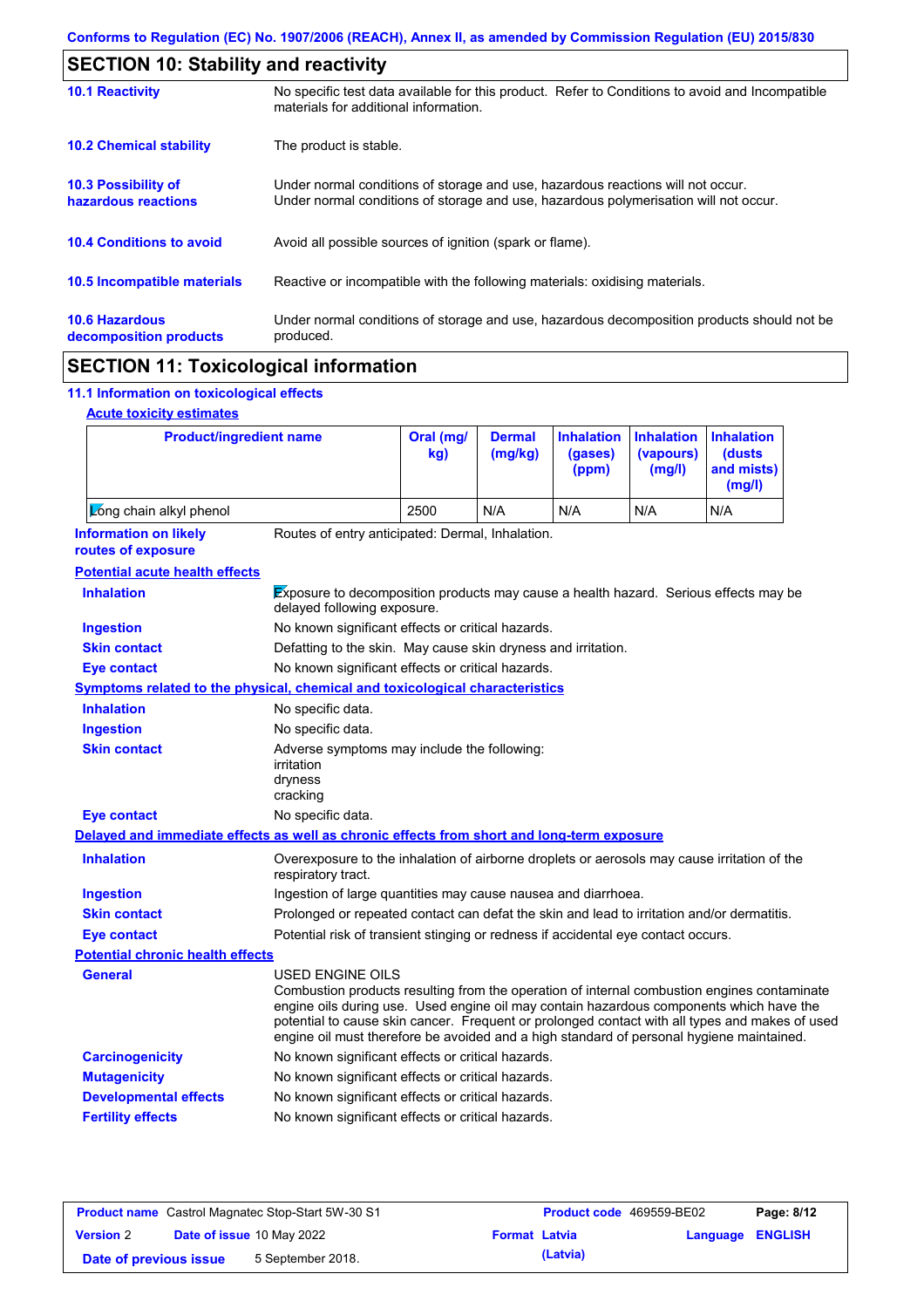## **SECTION 12: Ecological information**

## **12.1 Toxicity**

**Environmental hazards** Not classified as dangerous

#### **12.2 Persistence and degradability**

Expected to be biodegradable.

#### **12.3 Bioaccumulative potential**

This product is not expected to bioaccumulate through food chains in the environment.

| <b>12.4 Mobility in soil</b>                                  |                                                                      |
|---------------------------------------------------------------|----------------------------------------------------------------------|
| <b>Soil/water partition</b><br>coefficient (K <sub>oc</sub> ) | Not available.                                                       |
| <b>Mobility</b>                                               | Spillages may penetrate the soil causing ground water contamination. |

### **12.5 Results of PBT and vPvB assessment**

Product does not meet the criteria for PBT or vPvB according to Regulation (EC) No. 1907/2006, Annex XIII.

### **12.6 Other adverse effects**

| <b>Other ecological information</b> | Spills may form a film on water surfaces causing physical damage to organisms. Oxygen |
|-------------------------------------|---------------------------------------------------------------------------------------|
|                                     | transfer could also be impaired.                                                      |

## **SECTION 13: Disposal considerations**

### **13.1 Waste treatment methods**

### **Product**

**Methods of disposal**

Where possible, arrange for product to be recycled. Dispose of via an authorised person/ licensed waste disposal contractor in accordance with local regulations.

## **Hazardous waste** Yes.

#### **European waste catalogue (EWC)**

| Waste code | <b>Waste designation</b>                                         |
|------------|------------------------------------------------------------------|
| $130205*$  | Imineral-based non-chlorinated engine, gear and lubricating oils |

However, deviation from the intended use and/or the presence of any potential contaminants may require an alternative waste disposal code to be assigned by the end user.

#### **Packaging**

| <b>Methods of disposal</b> | Where possible, arrange for product to be recycled. Dispose of via an authorised person/<br>licensed waste disposal contractor in accordance with local regulations.                                                                    |
|----------------------------|-----------------------------------------------------------------------------------------------------------------------------------------------------------------------------------------------------------------------------------------|
| <b>Special precautions</b> | This material and its container must be disposed of in a safe way. Empty containers or liners<br>may retain some product residues. Avoid dispersal of spilt material and runoff and contact with<br>soil, waterways, drains and sewers. |
| <b>References</b>          | Commission 2014/955/EU<br>Directive 2008/98/EC                                                                                                                                                                                          |

## **SECTION 14: Transport information**

|                                           | <b>ADR/RID</b>                                           | <b>ADN</b>           | <b>IMDG</b>              | <b>IATA</b>                       |
|-------------------------------------------|----------------------------------------------------------|----------------------|--------------------------|-----------------------------------|
| 14.1 UN number                            | Not regulated.                                           | Not regulated.       | Not regulated.           | Not regulated.                    |
| 14.2 UN proper<br>shipping name           |                                                          |                      |                          |                                   |
| <b>14.3 Transport</b><br>hazard class(es) |                                                          |                      |                          |                                   |
| 14.4 Packing<br>group                     |                                                          |                      |                          |                                   |
| 14.5<br><b>Environmental</b><br>hazards   | No.                                                      | No.                  | No.                      | No.                               |
|                                           | <b>Product name</b> Castrol Magnatec Stop-Start 5W-30 S1 |                      | Product code 469559-BE02 | Page: 9/12                        |
| <b>Version 2</b>                          | Date of issue 10 May 2022                                | <b>Format Latvia</b> |                          | <b>ENGLISH</b><br><b>Language</b> |
| Date of previous issue                    | 5 September 2018.                                        |                      | (Latvia)                 |                                   |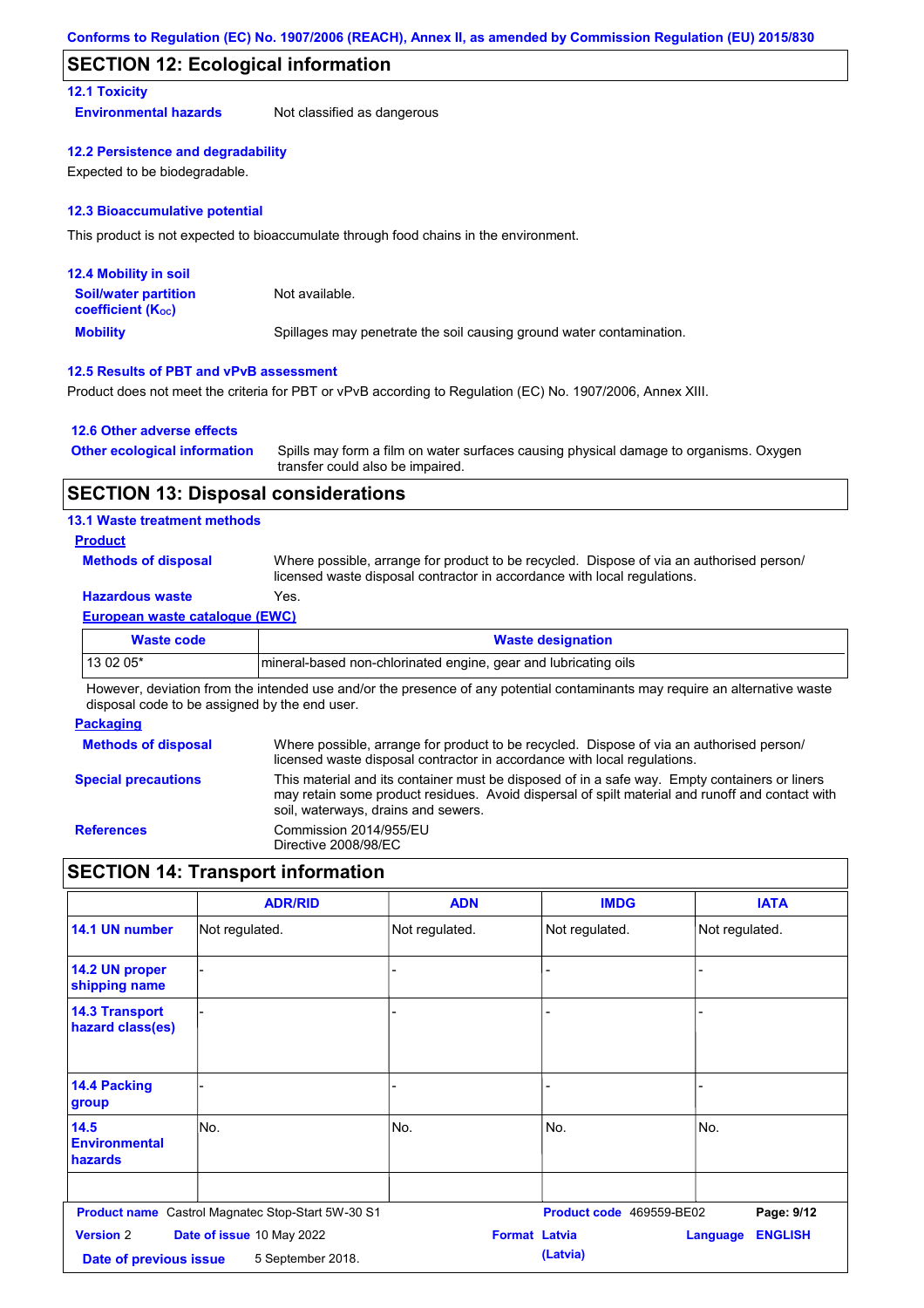| <b>SECTION 14: Transport information</b>                                                                                        |                                                                |                                                                                                     |  |
|---------------------------------------------------------------------------------------------------------------------------------|----------------------------------------------------------------|-----------------------------------------------------------------------------------------------------|--|
| <b>Additional</b>                                                                                                               |                                                                |                                                                                                     |  |
| information                                                                                                                     |                                                                |                                                                                                     |  |
| <b>14.6 Special precautions for</b><br>user                                                                                     | Not available.                                                 |                                                                                                     |  |
| <b>14.7 Transport in bulk</b><br>according to IMO<br><b>instruments</b>                                                         | Not available.                                                 |                                                                                                     |  |
|                                                                                                                                 | <b>SECTION 15: Regulatory information</b>                      |                                                                                                     |  |
|                                                                                                                                 |                                                                | 15.1 Safety, health and environmental regulations/legislation specific for the substance or mixture |  |
| EU Regulation (EC) No. 1907/2006 (REACH)                                                                                        |                                                                |                                                                                                     |  |
|                                                                                                                                 | <b>Annex XIV - List of substances subject to authorisation</b> |                                                                                                     |  |
| <b>Annex XIV</b>                                                                                                                |                                                                |                                                                                                     |  |
| None of the components are listed.                                                                                              |                                                                |                                                                                                     |  |
| <b>Substances of very high concern</b>                                                                                          |                                                                |                                                                                                     |  |
| None of the components are listed.                                                                                              |                                                                |                                                                                                     |  |
| EU Regulation (EC) No. 1907/2006 (REACH)                                                                                        |                                                                |                                                                                                     |  |
| <b>Annex XVII - Restrictions</b><br>on the manufacture,<br>placing on the market<br>and use of certain<br>dangerous substances, | Not applicable.                                                |                                                                                                     |  |
| mixtures and articles                                                                                                           |                                                                |                                                                                                     |  |
| <b>Other regulations</b>                                                                                                        |                                                                |                                                                                                     |  |
| <b>REACH Status</b>                                                                                                             | current requirements of REACH.                                 | The company, as identified in Section 1, sells this product in the EU in compliance with the        |  |
| <b>United States inventory</b><br>(TSCA 8b)                                                                                     |                                                                | All components are active or exempted.                                                              |  |
| <b>Australia inventory (AIIC)</b>                                                                                               |                                                                | All components are listed or exempted.                                                              |  |
| <b>Canada inventory</b>                                                                                                         |                                                                | All components are listed or exempted.                                                              |  |
| <b>China inventory (IECSC)</b>                                                                                                  |                                                                | All components are listed or exempted.                                                              |  |
| <b>Japan inventory (CSCL)</b>                                                                                                   |                                                                | All components are listed or exempted.                                                              |  |
| <b>Korea inventory (KECI)</b>                                                                                                   |                                                                | All components are listed or exempted.                                                              |  |
| <b>Philippines inventory</b><br>(PICCS)                                                                                         | At least one component is not listed.                          |                                                                                                     |  |
| <b>Taiwan Chemical</b><br><b>Substances Inventory</b><br>(TCSI)                                                                 |                                                                | All components are listed or exempted.                                                              |  |
| Ozone depleting substances (1005/2009/EU)                                                                                       |                                                                |                                                                                                     |  |
| Not listed.                                                                                                                     |                                                                |                                                                                                     |  |
| Prior Informed Consent (PIC) (649/2012/EU)                                                                                      |                                                                |                                                                                                     |  |
| Not listed.                                                                                                                     |                                                                |                                                                                                     |  |
| <b>Persistent Organic Pollutants</b><br>Not listed.                                                                             |                                                                |                                                                                                     |  |
|                                                                                                                                 | EU - Water framework directive - Priority substances           |                                                                                                     |  |
| Mone of the components are listed.                                                                                              |                                                                |                                                                                                     |  |
| <b>Seveso Directive</b>                                                                                                         |                                                                |                                                                                                     |  |
|                                                                                                                                 | This product is not controlled under the Seveso Directive.     |                                                                                                     |  |
|                                                                                                                                 |                                                                |                                                                                                     |  |
| <b>15.2 Chemical safety</b>                                                                                                     |                                                                | A Chemical Safety Assessment has been carried out for one or more of the substances within          |  |
| assessment                                                                                                                      |                                                                | this mixture. A Chemical Safety Assessment has not been carried out for the mixture itself.         |  |

| <b>Product name</b> Castrol Magnatec Stop-Start 5W-30 S1 |                                  |                   | <b>Product code</b> 469559-BE02 | Page: 10/12 |                         |  |
|----------------------------------------------------------|----------------------------------|-------------------|---------------------------------|-------------|-------------------------|--|
| <b>Version 2</b>                                         | <b>Date of issue 10 May 2022</b> |                   | <b>Format Latvia</b>            |             | <b>Language ENGLISH</b> |  |
| Date of previous issue                                   |                                  | 5 September 2018. |                                 | (Latvia)    |                         |  |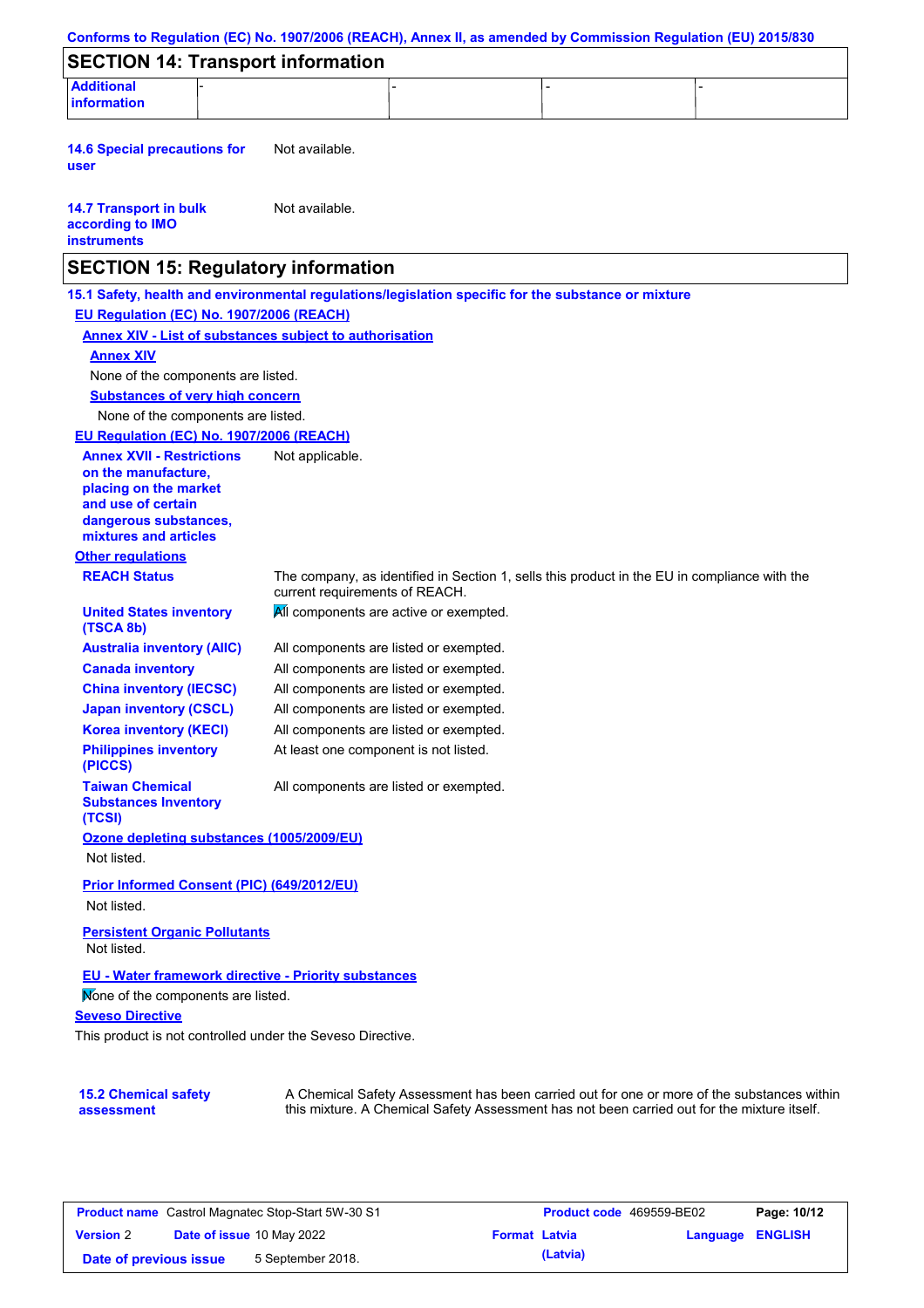## **SECTION 16: Other information**

| <b>Abbreviations and acronyms</b> | ADN = European Provisions concerning the International Carriage of Dangerous Goods by<br>Inland Waterway                                               |
|-----------------------------------|--------------------------------------------------------------------------------------------------------------------------------------------------------|
|                                   | ADR = The European Agreement concerning the International Carriage of Dangerous Goods by                                                               |
|                                   | Road                                                                                                                                                   |
|                                   | ATE = Acute Toxicity Estimate                                                                                                                          |
|                                   | BCF = Bioconcentration Factor                                                                                                                          |
|                                   | CAS = Chemical Abstracts Service                                                                                                                       |
|                                   | CLP = Classification, Labelling and Packaging Regulation [Regulation (EC) No. 1272/2008]                                                               |
|                                   | CSA = Chemical Safety Assessment                                                                                                                       |
|                                   | CSR = Chemical Safety Report                                                                                                                           |
|                                   | DMEL = Derived Minimal Effect Level                                                                                                                    |
|                                   | DNEL = Derived No Effect Level                                                                                                                         |
|                                   | EINECS = European Inventory of Existing Commercial chemical Substances                                                                                 |
|                                   | ES = Exposure Scenario                                                                                                                                 |
|                                   | EUH statement = CLP-specific Hazard statement                                                                                                          |
|                                   | EWC = European Waste Catalogue                                                                                                                         |
|                                   | GHS = Globally Harmonized System of Classification and Labelling of Chemicals                                                                          |
|                                   | IATA = International Air Transport Association                                                                                                         |
|                                   | IBC = Intermediate Bulk Container                                                                                                                      |
|                                   | IMDG = International Maritime Dangerous Goods                                                                                                          |
|                                   | LogPow = logarithm of the octanol/water partition coefficient<br>MARPOL = International Convention for the Prevention of Pollution From Ships, 1973 as |
|                                   | modified by the Protocol of 1978. ("Marpol" = marine pollution)                                                                                        |
|                                   | OECD = Organisation for Economic Co-operation and Development                                                                                          |
|                                   | PBT = Persistent, Bioaccumulative and Toxic                                                                                                            |
|                                   | <b>PNEC = Predicted No Effect Concentration</b>                                                                                                        |
|                                   | REACH = Registration, Evaluation, Authorisation and Restriction of Chemicals Regulation                                                                |
|                                   | [Regulation (EC) No. 1907/2006]                                                                                                                        |
|                                   | RID = The Regulations concerning the International Carriage of Dangerous Goods by Rail                                                                 |
|                                   | RRN = REACH Registration Number                                                                                                                        |
|                                   | SADT = Self-Accelerating Decomposition Temperature                                                                                                     |
|                                   | SVHC = Substances of Very High Concern                                                                                                                 |
|                                   | STOT-RE = Specific Target Organ Toxicity - Repeated Exposure                                                                                           |
|                                   | STOT-SE = Specific Target Organ Toxicity - Single Exposure                                                                                             |
|                                   | $TWA = Time weighted average$                                                                                                                          |
|                                   | $UN = United Nations$                                                                                                                                  |
|                                   | UVCB = Complex hydrocarbon substance                                                                                                                   |
|                                   | VOC = Volatile Organic Compound                                                                                                                        |
|                                   | vPvB = Very Persistent and Very Bioaccumulative                                                                                                        |
|                                   | Varies = may contain one or more of the following 64741-88-4 / RRN 01-2119488706-23,                                                                   |
|                                   | 64741-89-5 / RRN 01-2119487067-30, 64741-95-3 / RRN 01-2119487081-40, 64741-96-4/ RRN                                                                  |
|                                   | 01-2119483621-38, 64742-01-4 / RRN 01-2119488707-21, 64742-44-5 / RRN                                                                                  |
|                                   | 01-2119985177-24, 64742-45-6, 64742-52-5 / RRN 01-2119467170-45, 64742-53-6 / RRN                                                                      |
|                                   | 01-2119480375-34, 64742-54-7 / RRN 01-2119484627-25, 64742-55-8 / RRN                                                                                  |
|                                   | 01-2119487077-29, 64742-56-9 / RRN 01-2119480132-48, 64742-57-0 / RRN                                                                                  |
|                                   | 01-2119489287-22, 64742-58-1, 64742-62-7 / RRN 01-2119480472-38, 64742-63-8,                                                                           |
|                                   | 64742-65-0 / RRN 01-2119471299-27, 64742-70-7 / RRN 01-2119487080-42, 72623-85-9 /                                                                     |
|                                   | RRN 01-2119555262-43, 72623-86-0 / RRN 01-2119474878-16, 72623-87-1 / RRN                                                                              |
|                                   | 01-2119474889-13                                                                                                                                       |

**Procedure used to derive the classification according to Regulation (EC) No. 1272/2008 [CLP/GHS]**

| <b>Classification</b>                                                           |                                           | <b>Justification</b>                                                                                                                                           |
|---------------------------------------------------------------------------------|-------------------------------------------|----------------------------------------------------------------------------------------------------------------------------------------------------------------|
| Not classified.                                                                 |                                           |                                                                                                                                                                |
| <b>Full text of abbreviated H</b><br><b>statements</b>                          | H304<br>H317<br>H373                      | May be fatal if swallowed and enters airways.<br>May cause an allergic skin reaction.<br>May cause damage to organs through prolonged or repeated<br>exposure. |
| <b>Full text of classifications</b><br><b>[CLP/GHS]</b>                         | Asp. Tox. 1<br>Skin Sens, 1B<br>STOT RE 2 | <b>ASPIRATION HAZARD - Category 1</b><br>SKIN SENSITISATION - Category 1B<br>SPECIFIC TARGET ORGAN TOXICITY - REPEATED<br><b>EXPOSURE - Category 2</b>         |
| <b>History</b>                                                                  |                                           |                                                                                                                                                                |
| Date of issue/Date of<br>revision                                               | 10/05/2022.                               |                                                                                                                                                                |
| Date of previous issue                                                          | 05/09/2018.                               |                                                                                                                                                                |
| <b>Prepared by</b>                                                              | <b>Product Stewardship</b>                |                                                                                                                                                                |
| $\nabla$ Indicates information that has changed from previously issued version. |                                           |                                                                                                                                                                |
| <b>Notice to reader</b>                                                         |                                           |                                                                                                                                                                |

| <b>Product name</b> Castrol Magnatec Stop-Start 5W-30 S1 |  |                                  | Product code 469559-BE02 | Page: 11/12 |                         |  |
|----------------------------------------------------------|--|----------------------------------|--------------------------|-------------|-------------------------|--|
| <b>Version 2</b>                                         |  | <b>Date of issue 10 May 2022</b> | <b>Format Latvia</b>     |             | <b>Language ENGLISH</b> |  |
| Date of previous issue                                   |  | 5 September 2018.                |                          | (Latvia)    |                         |  |